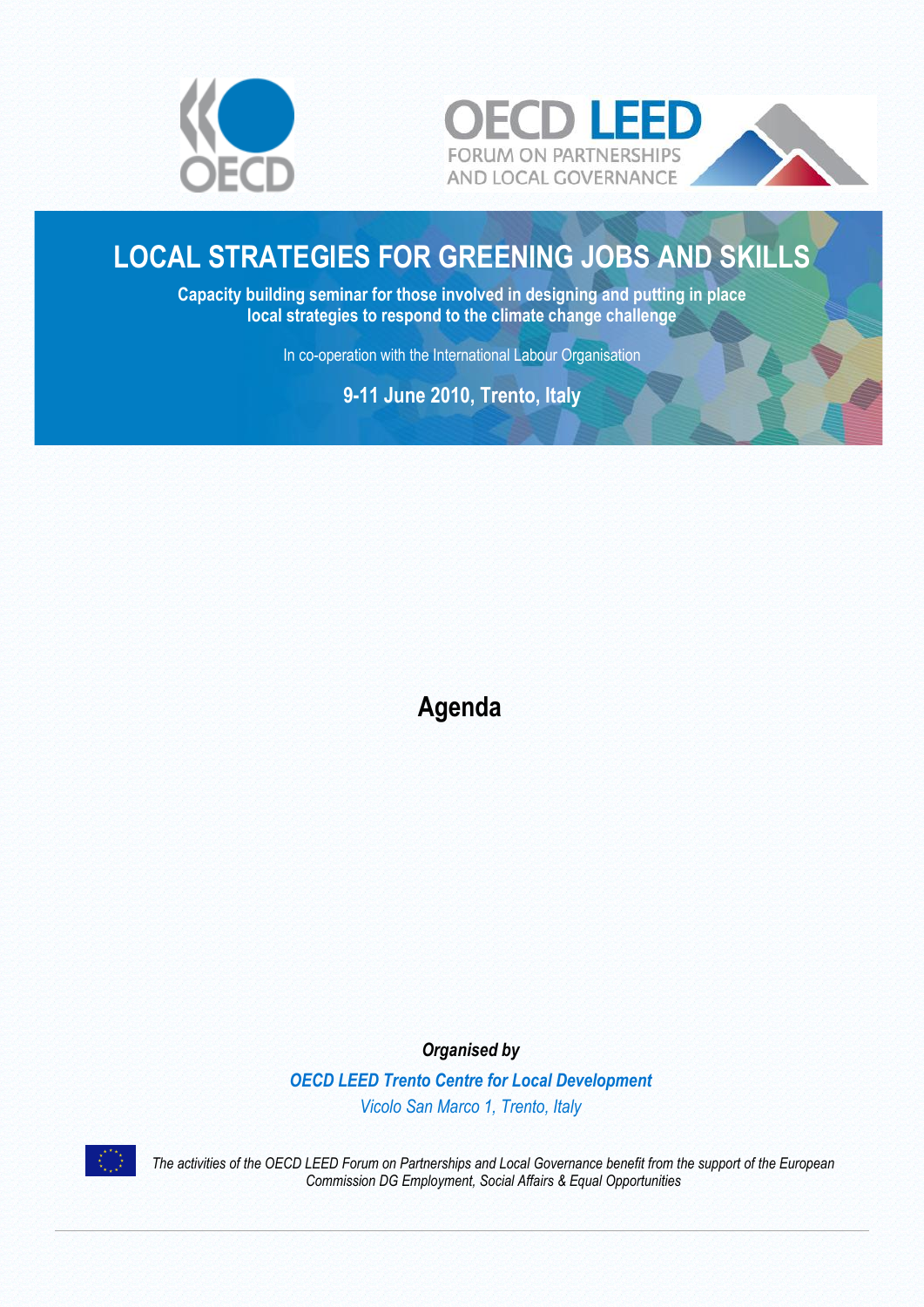

#### **The issue**

**"Greening the economy"** is today one of the most pressing issues in the majority of OECD countries. While at the macro level the implications of climate change are widely acknowledged and acted upon, it is at the local level that impacts have yet to be considered in detail. Labour markets at local levels may find themselves under particular pressure to undertake the required adjustments. In local economies and among the dense networks of enterprises that underpin such economies, there is real concern that climate change mitigation and adaptation will simply mean job destruction as some jobs may be replaced and other suppressed. This concern grows as some job profiles will be transformed and new skills will be required.

However, the local level could lead the transition to a greener labour market and a more sustainable economic development if the current opportunity is seized appropriately.

#### **The seminar**

The seminar will review the impact of the climate change on local labour markets and study the different tools and methods that can be used to facilitate and best manage the transition to a greener local economy.

**Green growth in practice**: the seminar will begin with an interactive session where participants will have the opportunity to present and discuss with colleagues the projects to foster greener growth in their localities.

The seminar will focus on different tools that can help to:

- 1. **Understand the impact of climate change on the local labour market**
- 2. **Define the green jobs and skills in your locality**
- 3. **Diagnose job creation and job transformation opportunities in your locality**
- 4. **Stimulate green demand**

The group will also review concrete examples of local initiatives aimed at:

- 5. **Greening jobs and skills**
- 6. **Green job creation**
- 7. **Innovative approaches in traditional industries**

Finally, we will study how to:

8. **Put it all together: integrating different policy strands and ensuring implementation** 

#### **Who**

OECD countries' policy makers and practitioners directly involved in designing and putting in place local strategies to respond to the climate change challenges (national and regional authorities, local employment services, ministries of labour and environment, education and training institutions, regional development agencies, local partnerships …).

#### **The OECD LEED Forum on Partnerships and Local Governance**

This seminar is part of the OECD LEED Forum on Partnerships and Local Governance, a worldwide network of local development practitioners. The Forum informs its members on local development innovations, organises capacity building seminars and study visits, releases handbooks and training materials, and provides networking opportunities through international conferences and an Annual Meeting held in Vienna. Today the Forum has over 2.600 members in some 53 countries. All institutions and organisations involved in local development may join the Forum. The activities of the Forum are supported by the European Commission, the Austrian Federal Ministry of Economy and Labour and Pobal, Ireland. To learn more on the Forum on Partnerships and Local Governance:

#### www.**oecd**.org/cfe/leed/**forum**/**[partnerships](http://www.oecd.org/cfe/leed/forum/partnerships)**

or contact the Forum team co-ordinator:

[Ekaterina.Travkina@oecd.org](mailto:Ekaterina.Travkina@oecd.org)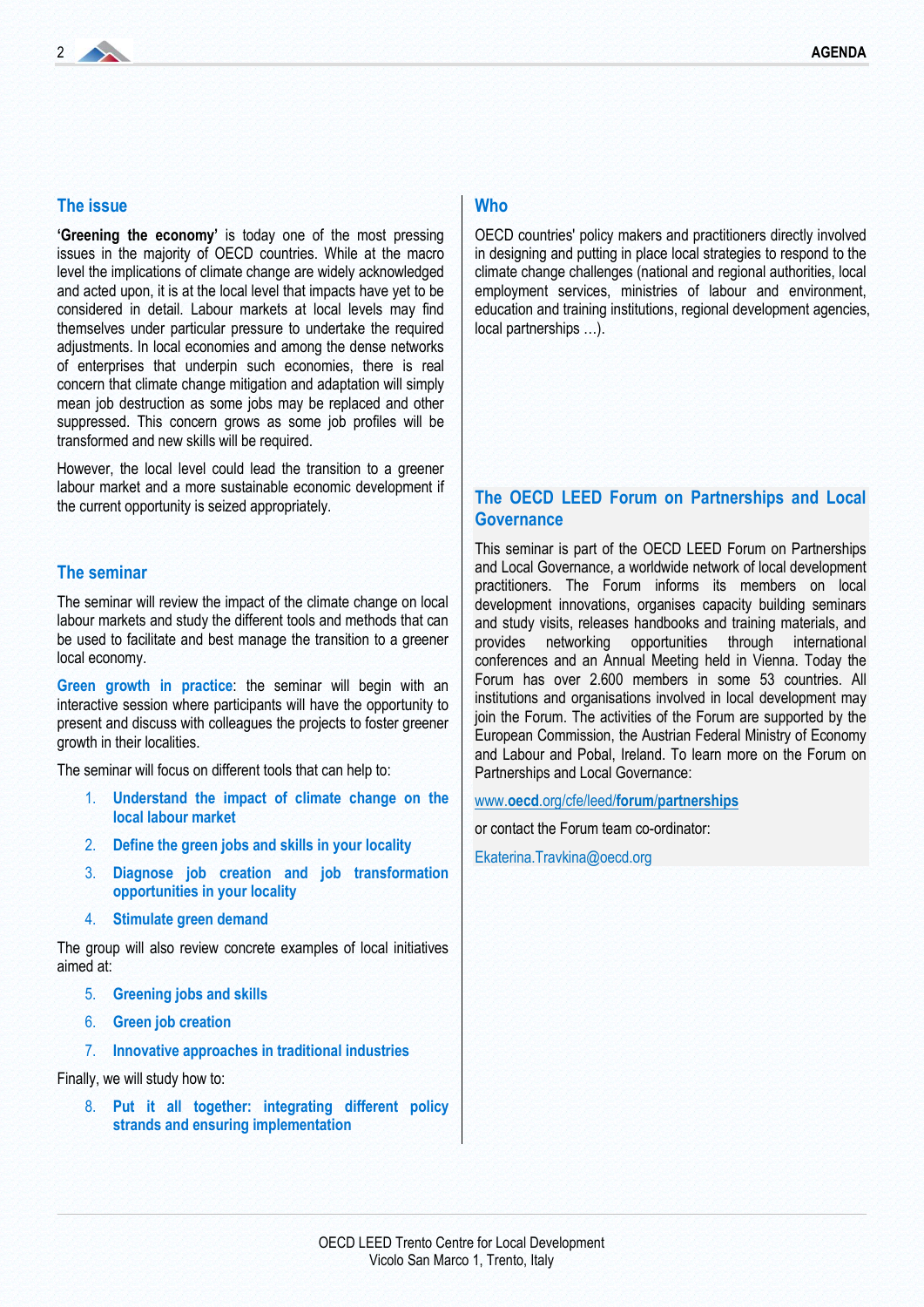

## **Summary**

#### 美 **Wednesday, 9 June**

| UNDERSTANDING THE IMPACT OF CLIMATE CHANGE ON LOCAL LABOUR MARKETS |
|--------------------------------------------------------------------|
| <b>'GREEN' PROJECTS SESSION</b>                                    |
| WHAT EXACTLY IS A GREEN JOB AND A GREEN SKILL?                     |
| STUDY VISIT TO HABITECH (http://www.dttn.it/english)               |
|                                                                    |

|             | Thursday, 10 June                                                                                                                                   |
|-------------|-----------------------------------------------------------------------------------------------------------------------------------------------------|
| 9.00-10.00  | WHAT HAVE WE LEARNT FROM THE CASE OF HABITECH?                                                                                                      |
| 10.15-11.15 | TOOLS AND METHODS TO ANTICIPATE LOCAL JOB CREATION & SUPPRESSION OPPORTUNITIES<br><b>AND THREATS</b>                                                |
| 11.30-17.30 | <b>LOCAL RESPONSES:</b><br>Greening jobs and skills<br>Green job creation<br>$\bullet$<br>Innovative approaches in traditional sectors<br>$\bullet$ |
| 17.30-18.00 | <b>LEARNING POINTS OF THE DAY</b>                                                                                                                   |



**12.30-13.00 LEARNING POINTS OF THE DAY**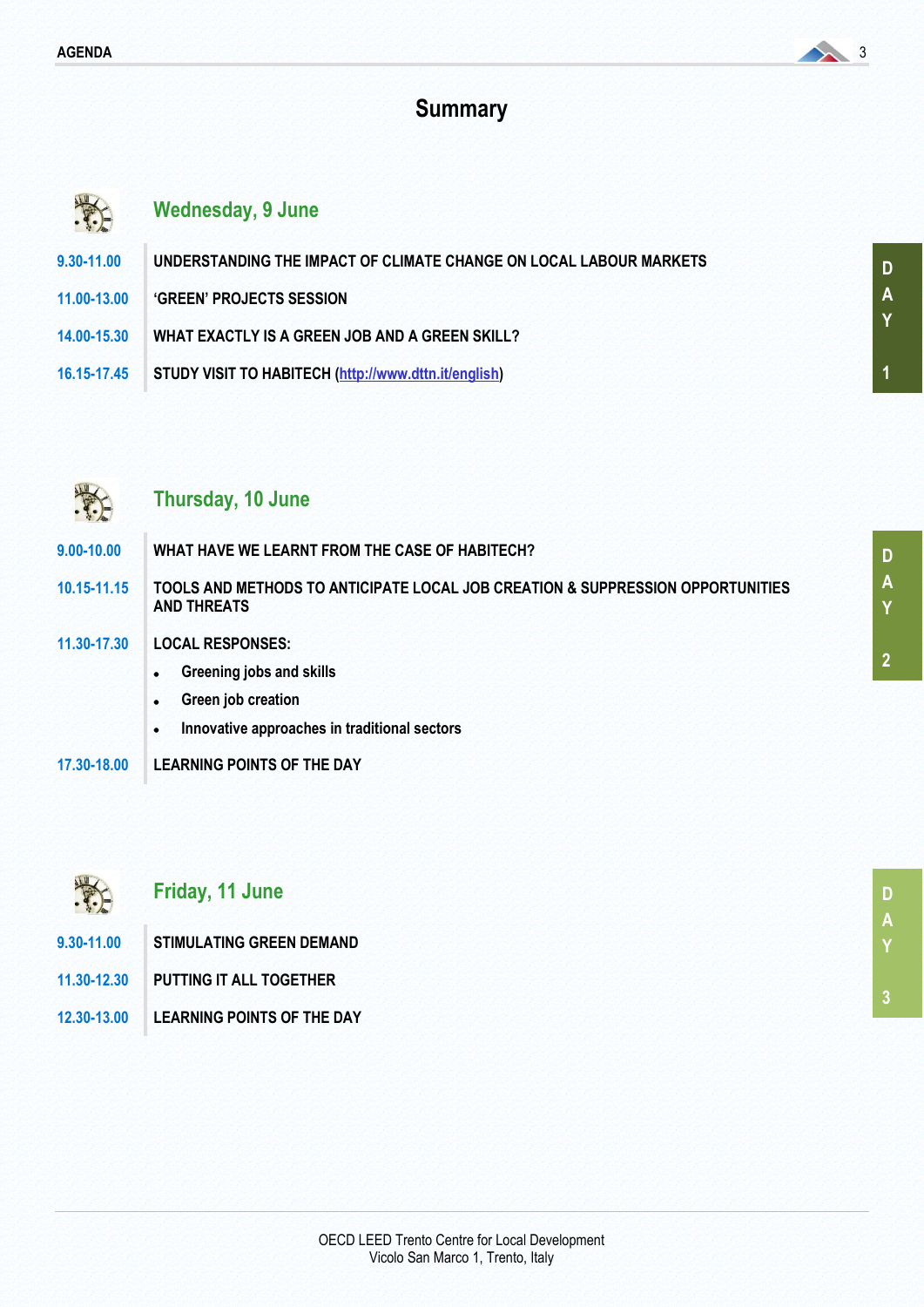### **Wednesday, 9 June 2010**

#### **9.30-11.00 UNDERSTANDING THE IMPACT OF CLIMATE CHANGE ON LOCAL LABOUR MARKETS**

**Opening** by *Sylvain Giguère*, Head of LEED Programme, OECD and *Robert Strauss*, Head of Unit, Employment Strategy, CSR & Local Development, DG Employment, Social Affairs & Equal Opportunities, EC, Chair, OECD LEED Forum on Partnerships and Local Governance

Understanding how climate change will affect local economies and labour markets is a starting point for any strategy making in the context of environmental constraints. However, this is not an easy task. Climate change can influence the labour markets in several ways with different implications on businesses, workers and public organisations. There is the impact on natural and built environment (e.g. rising temperatures may have a positive impact on agricultural productivity and employment in mid-and high altitude regions, while the economies of low-lying coastal zones may suffer dramatically from changes in sea surface temperature and ice melt). Regulations and policies to mitigate and adapt to the climate change, and enable the transition to greener economy can change the way businesses operate as well as consumers' habits. 'Green social conscience' can also influence and drive policies, regulations and labour markets by changing consumer choices. As a result, some new jobs will be created, others transformed or substituted and yet others eliminated without direct replacement.

**Introduction** by *Cristina Martinez-Fernandez* and *Gabriela Miranda*, OECD LEED Programme

*Facilitated discussion:*

What is the expected impact of the climate change on your local labour markets? What are the key recent regulations that induce changes in business practices and consumers' habits in your locality? How do these impact on your labour markets? How green growth can be embedded locally?

*Facilitator: Sylvain Giguère*, Head of LEED Programme, OECD

#### **11.00-13.00 "GREEN" PROJECTS SESSION**

The session is divided into 2 rounds that will each last 1 hour (11.00-12.00 and 12.00-13.00).

**If you are a presenter**: In one of the sessions you will be a "host" and in the other one an "interviewer". As a "host" you will meet with 2 small groups of participants (maximum 4 persons) for 2 subsequent 25/30-minute interview-meetings, during which you are invited to share your experiences. As an "interviewer" you will have the opportunity to participate in 2 interview-meetings.



**If you are not a presenter** you will have the opportunity to participate in 4 interview-meetings.

|                           | First round 11.00 -12.00 |                                                                                                         |              |                                                                                                                                  |
|---------------------------|--------------------------|---------------------------------------------------------------------------------------------------------|--------------|----------------------------------------------------------------------------------------------------------------------------------|
|                           | <b>Stand</b>             | Left side of the corridor                                                                               | <b>Stand</b> | <b>Right side of the corridor</b>                                                                                                |
|                           | 1.a                      | Flanders region: the effects of climate policy on<br>the Flemish labour market<br><b>Jos Raymenants</b> | 2.a          | Manifattura Domani<br><b>Brian Martin</b>                                                                                        |
|                           | 3.a                      | The case of 'Eolicas de Portugal"<br>Gabriela Prata Dias                                                | 4.a          | <b>Skills for Green Jobs</b><br>Vanessa Foo                                                                                      |
|                           | 5.a                      | <b>Skills for Green Jobs</b><br>Christine Hofmann                                                       |              |                                                                                                                                  |
| Second round 12.00 -13.00 |                          |                                                                                                         |              |                                                                                                                                  |
|                           | <b>Stand</b>             | Left side of the corridor                                                                               | <b>Stand</b> | <b>Right side of the corridor</b>                                                                                                |
|                           | 1.b                      | Systemic Design in Energy sector towards Local<br><b>Economic Development</b><br>Silvia Barbero         | 2.b          | <b>EQUIJOBS: Training paths for the labour insertion of rural</b><br>women in sectors with more male presence<br>Emanuela Atzori |
|                           | 3.b                      | San Joaquin Valley Green Job Corps<br>Andrea Baker                                                      | 4.b          | E:job - Mobility Centre for Energy and Environment<br>Alois Deutschmann                                                          |
|                           | 5.b                      | <b>Climate Change, Employment and Local</b><br><b>Development</b><br>Gabriela Miranda                   |              |                                                                                                                                  |

*13.00-14.00 Lunch*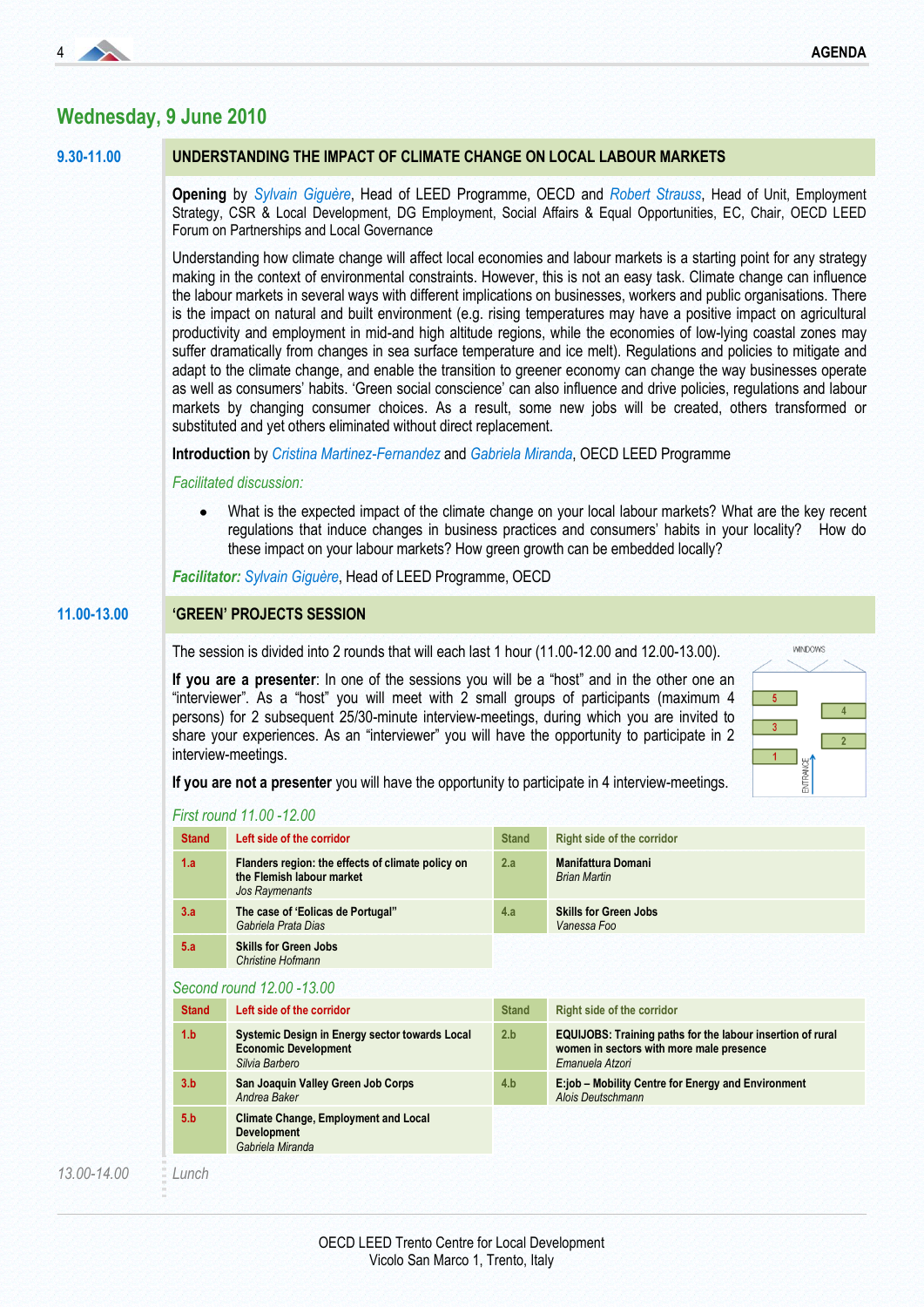



#### **Green jobs intensity by sector**

|                               | Job<br>Intensity | It is difficult to assess the expected impact on local labour markets. The information that is<br>available relates mostly to specific sectors rather than labour markets as a whole |
|-------------------------------|------------------|--------------------------------------------------------------------------------------------------------------------------------------------------------------------------------------|
| <b>Building Refurbishment</b> |                  |                                                                                                                                                                                      |
| <b>Switch to Cleaner Cars</b> |                  |                                                                                                                                                                                      |
| Wind, Solar                   |                  |                                                                                                                                                                                      |
| <b>Smart Metering</b>         |                  |                                                                                                                                                                                      |
| <b>Battery Development</b>    |                  |                                                                                                                                                                                      |
| Clean Energy R&D              |                  |                                                                                                                                                                                      |
| CCS                           |                  |                                                                                                                                                                                      |
| moderate<br>high              | low              |                                                                                                                                                                                      |

Source: IEA, 2009

#### **How are labour markets going to adjust?**

- *1. additional jobs will be created*
- *2. some employment will be substituted*
- *3. certain jobs will be eliminated without direct replacement*
- *4. many existing jobs will simply be transformed*
- *5. some jobs will migrate ….*

#### *Discussion:*

**What is the expected impact of the climate change on your local labour markets? What are the key recent regulations**   $\bullet$ **that induce changes in business practices and consumers" habits in your locality? How do these impact on your labour markets? How green growth can be embedded locally?** 

 .…………………………………………………………………………………………………………………………………………………. .…………………………………………………………………………………………………………………………………………………. .…………………………………………………………………………………………………………………………………………………. .…………………………………………………………………………………………………………………………………………………. .………………………………………………………………………………………………………………………………………………….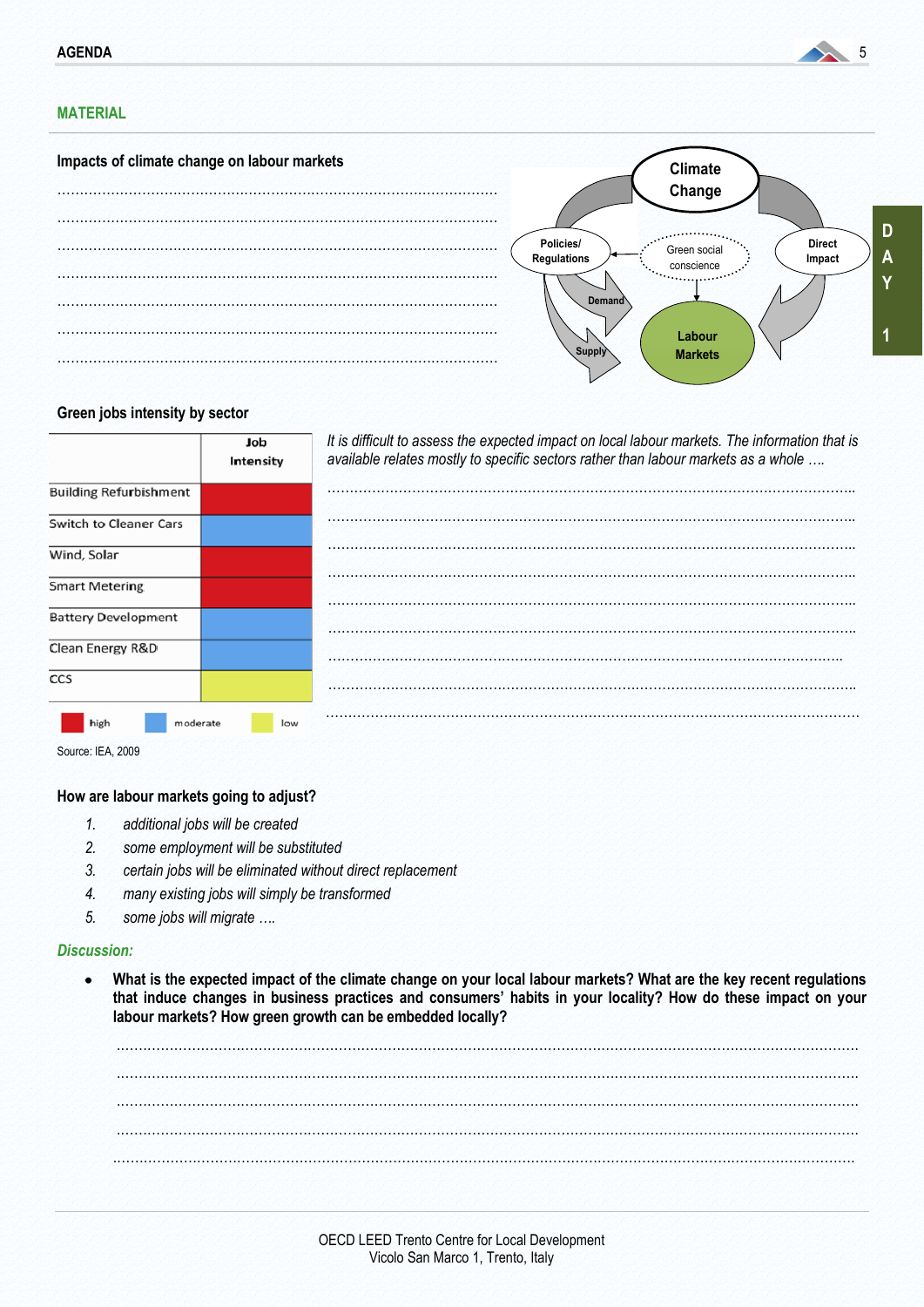

| 14.00-15.30 | WHAT EXACTLY IS A GREEN JOB AND A GREEN SKILL?                                                                                                                                                                                                                                                                                                                                                                                                                                                                                                                                                                                                                                                                                                                                                                                                                                                                                            |
|-------------|-------------------------------------------------------------------------------------------------------------------------------------------------------------------------------------------------------------------------------------------------------------------------------------------------------------------------------------------------------------------------------------------------------------------------------------------------------------------------------------------------------------------------------------------------------------------------------------------------------------------------------------------------------------------------------------------------------------------------------------------------------------------------------------------------------------------------------------------------------------------------------------------------------------------------------------------|
|             | <b>Facilitator:</b> Gabriela Miranda, OECD LEED Programme                                                                                                                                                                                                                                                                                                                                                                                                                                                                                                                                                                                                                                                                                                                                                                                                                                                                                 |
|             | An engineer of building retrofitting company can be considered to have a green job, but how about someone<br>working in the accounting of the same company? There are myriads of definitions of 'green' jobs. An encompassing<br>definition can define as 'green' the jobs that contribute to protecting the environment and reducing the harmful<br>effects human activity has on it (mitigation), or to helping to better cope with current climate change conditions<br>(adaptation). This definition may not be of great help to local policy makers as it includes a wide array of skills,<br>educational backgrounds, occupational models that can be found at any point on the supply chain of green firms or<br>businesses. Concrete criteria and indicators are needed to help policy makers to define where green jobs are and<br>will be in their local economies and to design local strategies for greening jobs and skills. |
|             | Presentation by Christine Hofmann, Expert, Skills and Employability Development, ILO and Kees Van der Ree,<br>Programme Manager, Sustainable Enterprise Development Programme, ILO                                                                                                                                                                                                                                                                                                                                                                                                                                                                                                                                                                                                                                                                                                                                                        |
|             | <b>Contributions</b> by <i>Cristina Martinez-Fernandez</i> , OECD LEED Programme                                                                                                                                                                                                                                                                                                                                                                                                                                                                                                                                                                                                                                                                                                                                                                                                                                                          |
|             | <b>Facilitated discussion</b>                                                                                                                                                                                                                                                                                                                                                                                                                                                                                                                                                                                                                                                                                                                                                                                                                                                                                                             |
|             | Introduction to the study visit by <i>Ekaterina Travkina</i> , OECD LEED Programme                                                                                                                                                                                                                                                                                                                                                                                                                                                                                                                                                                                                                                                                                                                                                                                                                                                        |
| 15.30-16.00 | <b>Transfer to Rovereto</b>                                                                                                                                                                                                                                                                                                                                                                                                                                                                                                                                                                                                                                                                                                                                                                                                                                                                                                               |
| 16.15-17.45 | <b>STUDY VISIT TO HABITECH (http://www.dttn.it/english)</b>                                                                                                                                                                                                                                                                                                                                                                                                                                                                                                                                                                                                                                                                                                                                                                                                                                                                               |
|             | <b>Facilitator:</b> Gabriela Miranda and Ekaterina Travkina, OECD LEED Programme                                                                                                                                                                                                                                                                                                                                                                                                                                                                                                                                                                                                                                                                                                                                                                                                                                                          |
|             | An Energy and Environment Cluster of over 300 companies, research organisations and public agencies, for a total<br>of 8,000 employees with a turnover of close one billion euro. Habitech focuses on Green Building, Energy and<br>Sustainable Mobility and provides services for innovation, technical and commercial support for enterprises.                                                                                                                                                                                                                                                                                                                                                                                                                                                                                                                                                                                          |
|             | Presentation by Paolo Gurisatti, Board Member and former President, Habitech, Italy                                                                                                                                                                                                                                                                                                                                                                                                                                                                                                                                                                                                                                                                                                                                                                                                                                                       |
| 18.30       | Return to Trento, free evening                                                                                                                                                                                                                                                                                                                                                                                                                                                                                                                                                                                                                                                                                                                                                                                                                                                                                                            |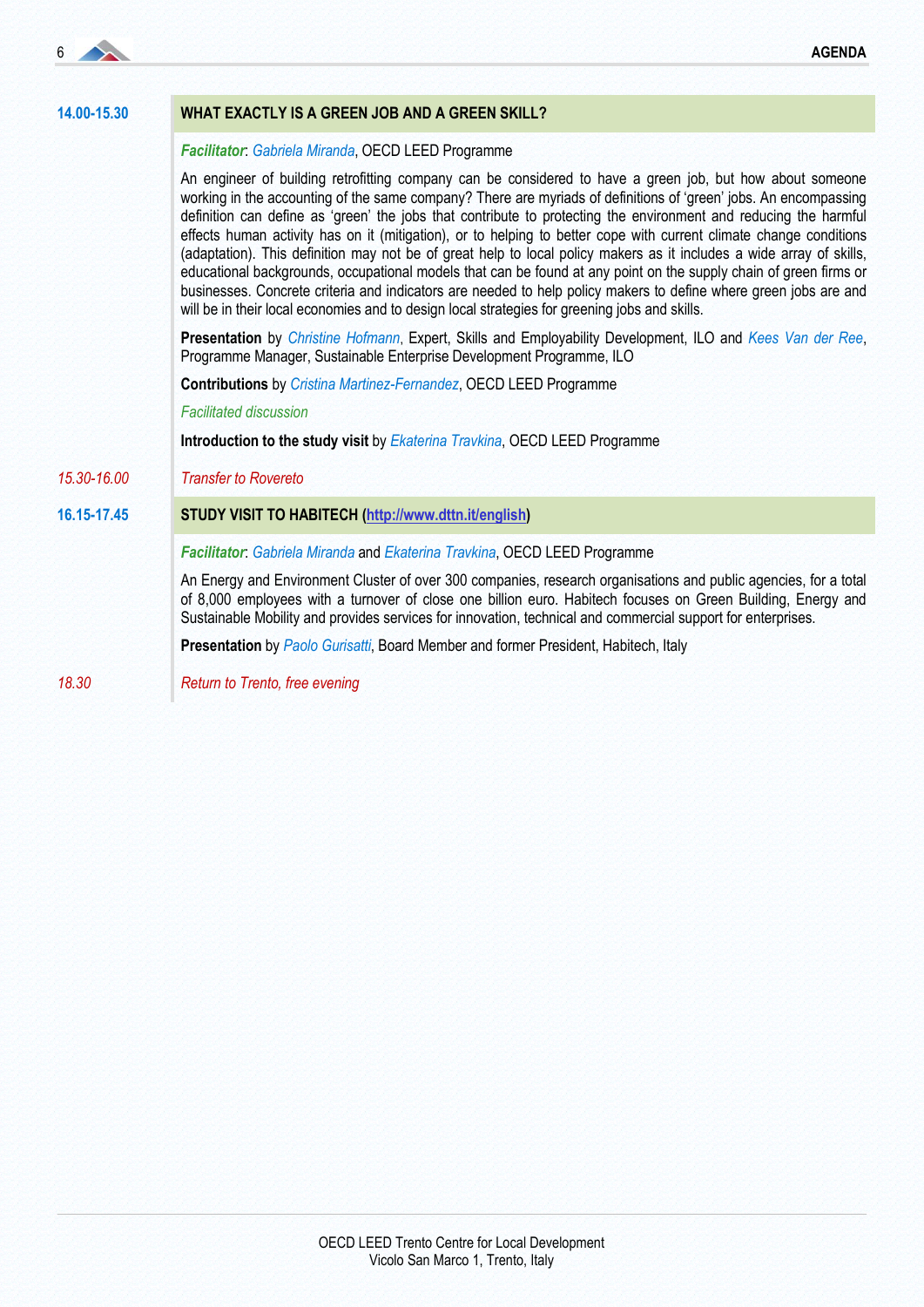

**The stairway to "green utopia"** …………………………………………………………………………………… …………………………………………………………………………………… …………………………………………………………………………………… …………………………………………………………………………………… . In the contract of the contract of  $\mathcal{L}$  ,  $\mathcal{L}$  ,  $\mathcal{L}$  ,  $\mathcal{L}$  ,  $\mathcal{L}$  ,  $\mathcal{L}$  ,  $\mathcal{L}$  ,  $\mathcal{L}$  ,  $\mathcal{L}$  ,  $\mathcal{L}$  ,  $\mathcal{L}$  ,  $\mathcal{L}$  ,  $\mathcal{L}$  ,  $\mathcal{L}$  ,  $\mathcal{L}$  ,  $\mathcal{L}$  ,  $\mathcal{L}$ …………………………………………………………………………………… …………………………………………………………………………………… ……………………………………………………………………………………



#### **Green equilibrium dashboard**



#### **STUDY VISIT TO HABITECH**

#### **ASSIGNMENT: Prepare a 10 minutes presentation on Habitech to be presented on Thursday 10 June.**

After a presentation and discussion with Habitech management, participants will be invited to break into two groups. Each group will have some 20-30 minutes to nominate a rapporteur (who will report the results on Thursday 10 June) and prepare a presentation that will:

#### **Describe and assess the impact of Habitech on the regional economy and employment, for example:**

- $\bullet$ How did Habitech built on existing assets and capacities of the region to establish a green industry in Trento?
- How did HABITECH anticipate the skills needs? Which type of jobs are associated to the cluster today? And tomorrow?

#### **Identify 3 strengths and challenges of the Habitech cluster.**

| <b>Strengths</b>                                               |   |
|----------------------------------------------------------------|---|
| .                                                              |   |
| .                                                              | . |
|                                                                |   |
| Provide 3 recommendations on how Habitech can be strengthened. |   |
|                                                                |   |
| റ                                                              |   |
| 3                                                              |   |
|                                                                |   |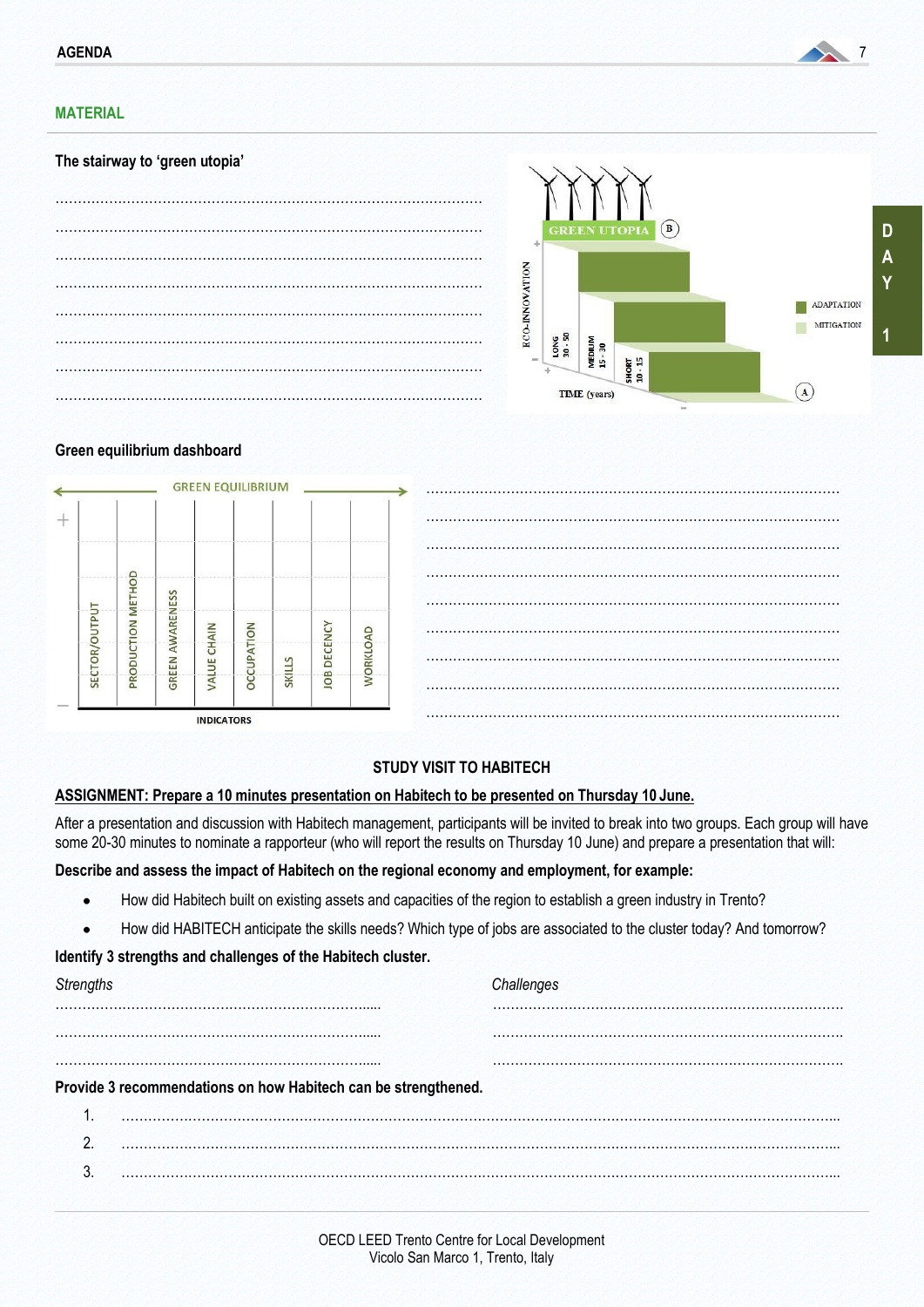# **Thursday, 10 June 2010**

| 9.00-10.00  | WHAT HAVE WE LEARNT FROM THE CASE OF HABITECH?                                                                                                                                                                                                                                                                                                                                                                                                                            |
|-------------|---------------------------------------------------------------------------------------------------------------------------------------------------------------------------------------------------------------------------------------------------------------------------------------------------------------------------------------------------------------------------------------------------------------------------------------------------------------------------|
|             | Facilitators: Stefano Barbieri, Head of the OECD LEED Trento Centre, and Gabriela Miranda, OECD LEED<br>Programme                                                                                                                                                                                                                                                                                                                                                         |
|             | Participants will report back their findings on the Habitech cluster impact on employment and skills and the various<br>tools and methods identified during the study visit. This will be followed by a discussion of the Autonomous Province<br>of Trento approaches to greening the regional economy and employment.                                                                                                                                                    |
|             | <b>Facilitated discussion</b>                                                                                                                                                                                                                                                                                                                                                                                                                                             |
|             | With the participation of Habitech management, Autonomous Province of Trento Administration, Manifattura Domani<br>and Trentino Sviluppo (regional development agency).                                                                                                                                                                                                                                                                                                   |
| 10.00-10.15 | Coffee break                                                                                                                                                                                                                                                                                                                                                                                                                                                              |
| 10.15-11.15 | TOOLS AND METHODS TO ANTICIPATE LOCAL JOB CREATION & SUPPRESSION                                                                                                                                                                                                                                                                                                                                                                                                          |
|             | Facilitator: Robert Strauss, Head of Unit, Employment Strategy, CSR & Local Development, DG Employment, Social<br>Affairs & Equal Opportunities, EC, Chair, OECD LEED Forum on Partnerships and Local Governance                                                                                                                                                                                                                                                          |
|             | The shift to a low-carbon economy means that jobs and skills will change ever faster. However, understanding how<br>exactly the local labour market is affected, in which sectors jobs are likely to be created and where they will<br>disappear, and which skills should be provided to match future jobs is a difficult task. This session will review the<br>key principles of local labour market monitoring and forecasting to support evidence based policy making. |
|             | Lecture by Randall Eberts, President, W.E. Upjohn Institute for Employment Research, U.S.                                                                                                                                                                                                                                                                                                                                                                                 |
|             | <b>Questions/Answers session</b>                                                                                                                                                                                                                                                                                                                                                                                                                                          |
| 11.15-11.30 | <b>Break</b>                                                                                                                                                                                                                                                                                                                                                                                                                                                              |
| 11.30-17.30 | LOCAL RESPONSES: Drawing on international case studies the three session on local responses will seek<br>to distil the success factors of local policies aimed at: i) greening existing jobs and skills; ii) green job<br>creation; and iii) fostering green innovation in traditional sectors.                                                                                                                                                                           |
| 11.30-13.00 | <b>LOCAL RESPONSES I: GREENING JOBS AND SKILLS</b>                                                                                                                                                                                                                                                                                                                                                                                                                        |
|             | Facilitator: Margaret Pearce, Minister-Counsellor for Education and Employment, Delegation of Australia to the<br><b>OECD</b>                                                                                                                                                                                                                                                                                                                                             |
|             | Case studies:                                                                                                                                                                                                                                                                                                                                                                                                                                                             |
|             | California by Andrea Baker, Chair, California Workforce Association, U.S.                                                                                                                                                                                                                                                                                                                                                                                                 |
|             | Sydney by Graham Larcombe, Director, Strategic Economics, Australia                                                                                                                                                                                                                                                                                                                                                                                                       |
|             | Comment by Roland Schneider, Senior Policy Adviser, Trade Union Advisory Committee (TUAC) to the OECD                                                                                                                                                                                                                                                                                                                                                                     |
|             | <b>Facilitated discussion</b>                                                                                                                                                                                                                                                                                                                                                                                                                                             |
|             | Conclusions by Randall Eberts, President, W.E. Upjohn Institute for Employment Research, U.S.                                                                                                                                                                                                                                                                                                                                                                             |
| 13.00-14.00 | Lunch                                                                                                                                                                                                                                                                                                                                                                                                                                                                     |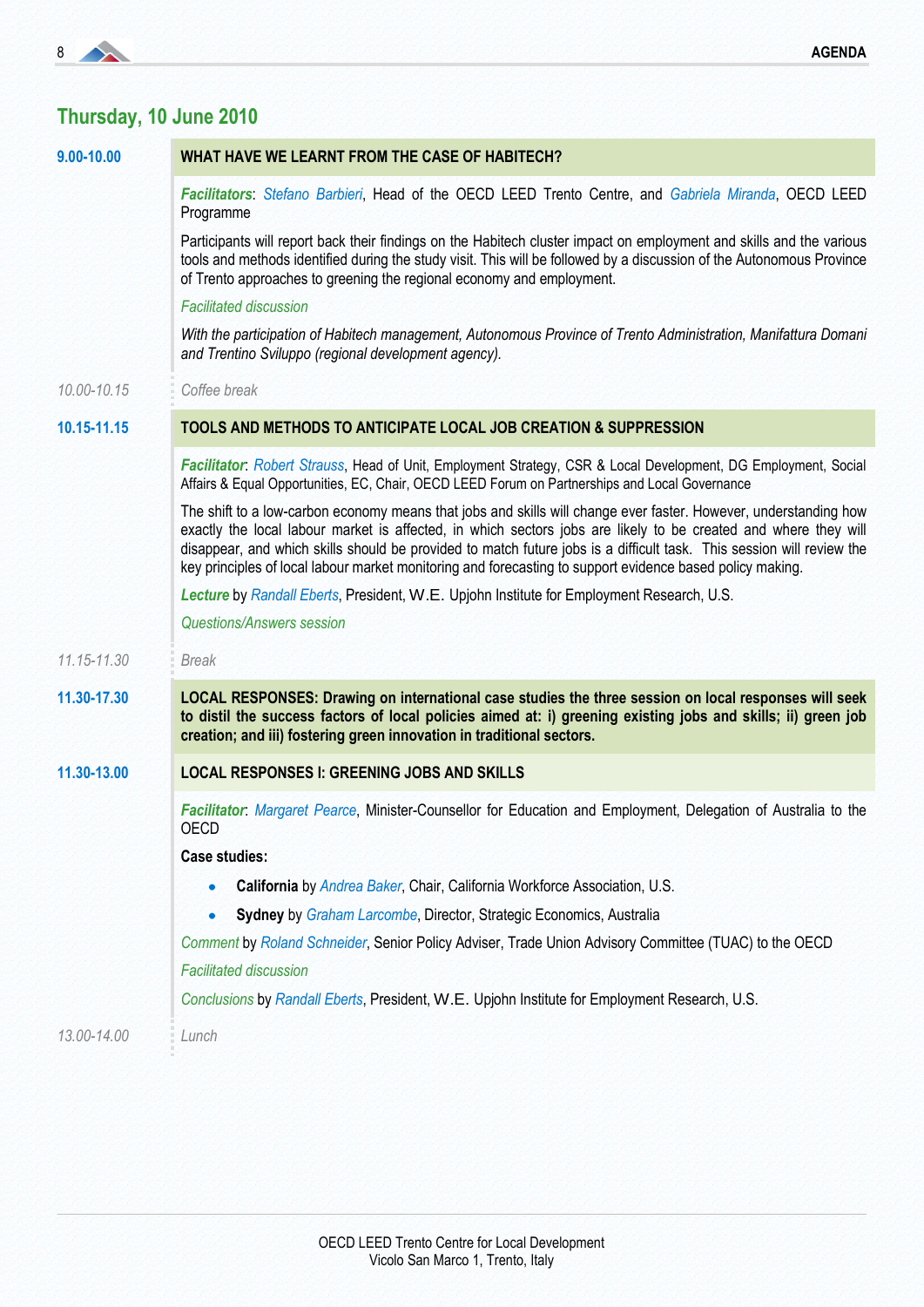

#### **TOOLS AND METHODS TO ANTICIPATE LOCAL JOB CREATION & SUPPRESSION**

………………………………………………………………………………………………….. ………………………………………………………………………………………………….. ………………………………………………………………………………………………….. ………………………………………………………………………………………………….. ………………………………………………………………………………………………….. ………………………………………………………………………………………………….. ………………………………………………………………………………………………….. ………………………………………………………………………………………………….. ………………………………………………………………………………………………….. U.S. Bureau of Labor Statistics (BLS) approaches to identifying environmental<br>economic activity and measuring activity and measuring associated jobs:

The output approach—identifies establishments that produce green goods and services and counts the associated jobs

- **The process approach**—identifies establishments that use environmentallyfriendly production processes and practices and counts the associated jobs.

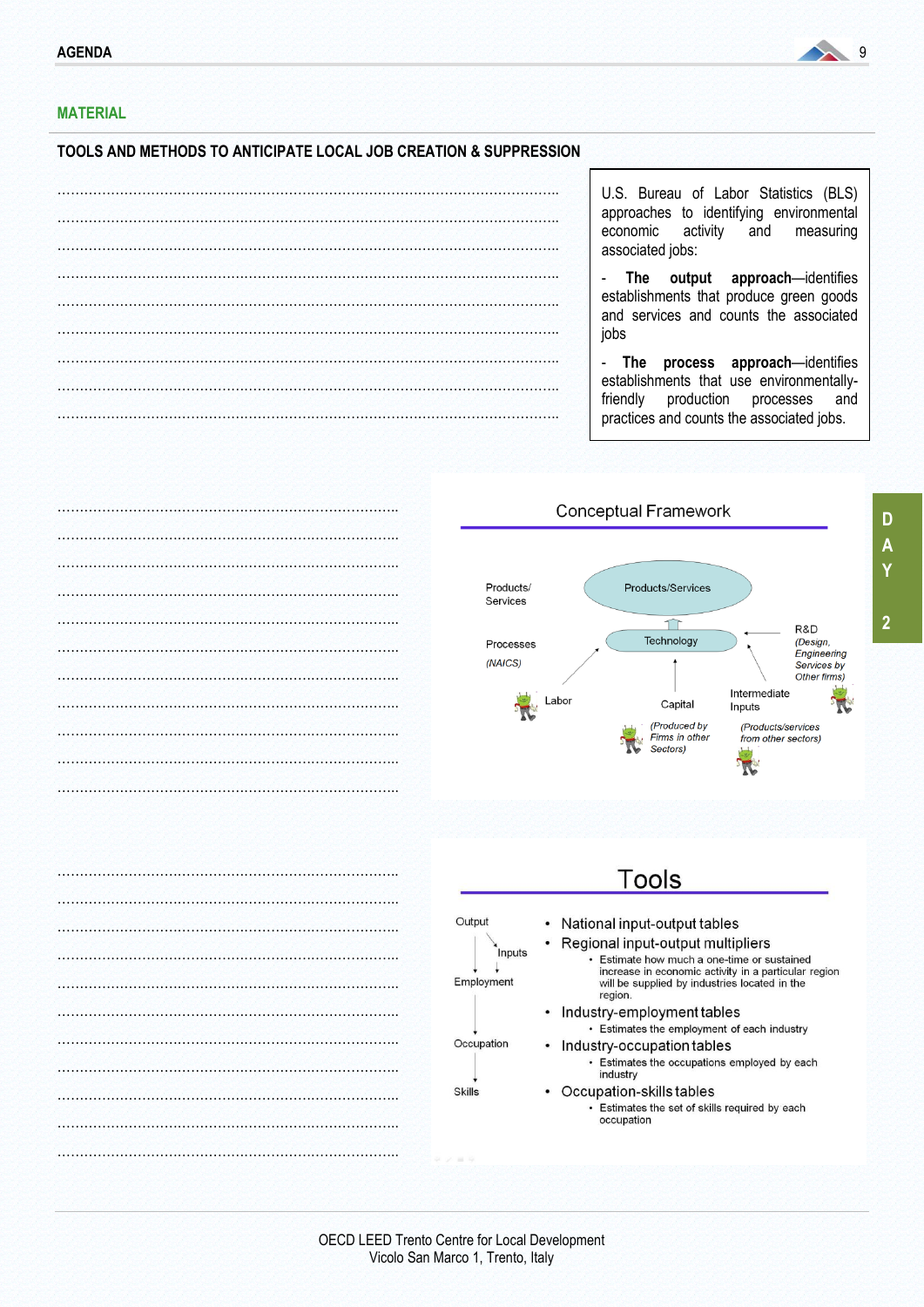

| 14.00-15.30 | <b>LOCAL RESPONSES II: GREEN JOB CREATION</b>                                                                                                                                                                                                                              |
|-------------|----------------------------------------------------------------------------------------------------------------------------------------------------------------------------------------------------------------------------------------------------------------------------|
|             | Facilitator: Kees Van der Ree, Programme Manager, Sustainable Enterprise Development Programme, ILO<br><b>Case studies:</b>                                                                                                                                                |
|             | The case of 'Eolicas de Portugal' by Gabriela Prata Dias, CEEETA-ECO Energy Consultancy, Lisbon,<br>$\bullet$<br>Portugal                                                                                                                                                  |
|             | Group work                                                                                                                                                                                                                                                                 |
|             | Conclusions by Randall Eberts, President, W.E. Upjohn Institute for Employment Research, U.S.                                                                                                                                                                              |
| 15.30-16.00 | Coffee break                                                                                                                                                                                                                                                               |
| 16.00-17.30 | LOCAL RESPONSES III: INNOVATIVE APPROACHES IN TRADITIONAL SECTORS                                                                                                                                                                                                          |
|             | <b>Facilitator:</b> Gabriela Miranda, OECD LEED Programme                                                                                                                                                                                                                  |
|             | <b>Case studies:</b>                                                                                                                                                                                                                                                       |
|             | From an enviromental emergency to a model of economic development: "the Peccioli System" by<br>۰<br>Renzo Macelloni, President of Belvedere plc. and former Mayor of Peccioli Municipality and Nadio Delai,<br>President, Ermeneia Studies&Systemic Strategies Itd., Italy |
|             | Systemic Design by Silvia Barbero, Team Coordinator, Politecnico University of Turin, Italy<br>$\bullet$                                                                                                                                                                   |
|             | <b>Facilitated discussion</b>                                                                                                                                                                                                                                              |
|             | Conclusions by Randall Eberts, President, W.E. Upjohn Institute for Employment Research, U.S.                                                                                                                                                                              |
| 17.30-18.00 | Learning points of the day                                                                                                                                                                                                                                                 |
|             | Participants to reflect on the lessons that can be used for their work back home                                                                                                                                                                                           |
|             |                                                                                                                                                                                                                                                                            |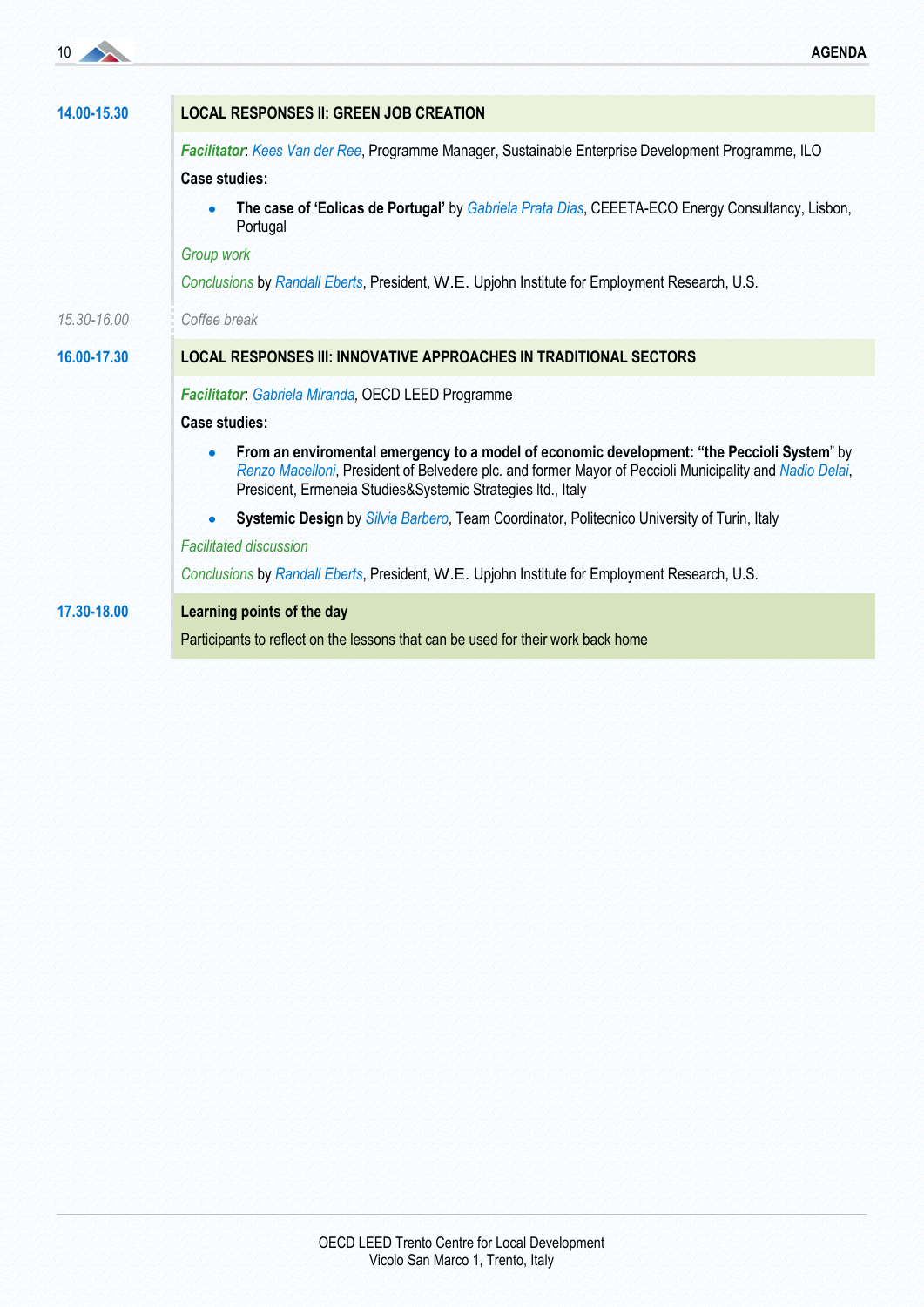

#### **GROUP WORK: The case of "Eolicas de Portugal" (ENEOP)**



In 2005, the Portuguese national authorities launched a bid aimed at awarding the electric power grid connection rights to new wind farms, with the intention of developing the wind energy sector in the country. One of the main criteria used to select the winning project was to use wind energy to leverage the sector through investment and employment in one of the country's underprivileged locations undergoing economic restructuration. Eolicas de Portugal (ENEOP), a joint venture founded by five Portuguese and foreign firms, won the first and largest phase of the bid, obtaining the rights to set up facilities with an installed capacity of 1 200 megawatts by 2013. Since then, ENEOP has created a state-of-the-art industrial cluster comprised of 7 new plants and R&D and training centres to produce

wind turbines. These facilities were all built in the Viana do Castelo region of northern Portugal, a region with a strong industrial tradition whose economic activity strongly suffered from the restructuration taking place during the 1980's. The wider cluster also includes 29 associated companies responsible for the supply of goods and services for the manufacture and installation of wind farms.

|                            | Summary of the main benefits to the local and national economy |                                                          |  |
|----------------------------|----------------------------------------------------------------|----------------------------------------------------------|--|
| <b>Total Investment</b>    | EUR 220 m                                                      |                                                          |  |
| <b>Total Added Value</b>   | EUR 286 m per year                                             |                                                          |  |
| <b>Job Creations</b>       | 1700 direct, 5 500 indirect                                    |                                                          |  |
| <b>Balance of Payments</b> | Exports                                                        | > 60% of the production<br>(EUR 200m per year from 2010) |  |
|                            | Avoided gas imports                                            | > EUR 100 m per year                                     |  |
|                            | Avoided purchase of CO2 certificates                           | EUR 24 m per year                                        |  |
|                            |                                                                | $(1$ MtCO <sub>2</sub> per year)                         |  |
| <b>Local Development</b>   | Local taxes                                                    | EUR 5 m per year                                         |  |
|                            | Land rents                                                     | EUR 3.4 m per year                                       |  |

Source: Prata Dias & Ramos (2010)

#### **GROUP WORK**

- **WHAT WAS THE ROLE OF THE LOCAL LEVEL (LOCAL AUTHORITIES, UNIVERSITIES, AND OTHER STAKEHOLDERS) IN THIS CASE?**
- **DO YOU THINK THE PROJECT COULD HAVE BEEN IMPLEMENTED DIFFERENTLY? HOW AND WHY?**
- **WHAT ARE THE KEY CHALLENGES FOR THE FUTURE AND HOW TO ADDRESS THEM?**

…………………………………………………………………………………………………………………………………………………………….. …………………………………………………………………………………………………………………………………………………………….. …………………………………………………………………………………………………………………………………………………………….. …………………………………………………………………………………………………………………………………………………………….. …………………………………………………………………………………………………………………………………………………………….. …………………………………………………………………………………………………………………………………………………………….. …………………………………………………………………………………………………………………………………………………………….. …………………………………………………………………………………………………………………………………………………………….. …………………………………………………………………………………………………………………………………………………………….. …………………………………………………………………………………………………………………………………………………………….. …………………………………………………………………………………………………………………………………………………………….. …………………………………………………………………………………………………………………………………………………………….. **2**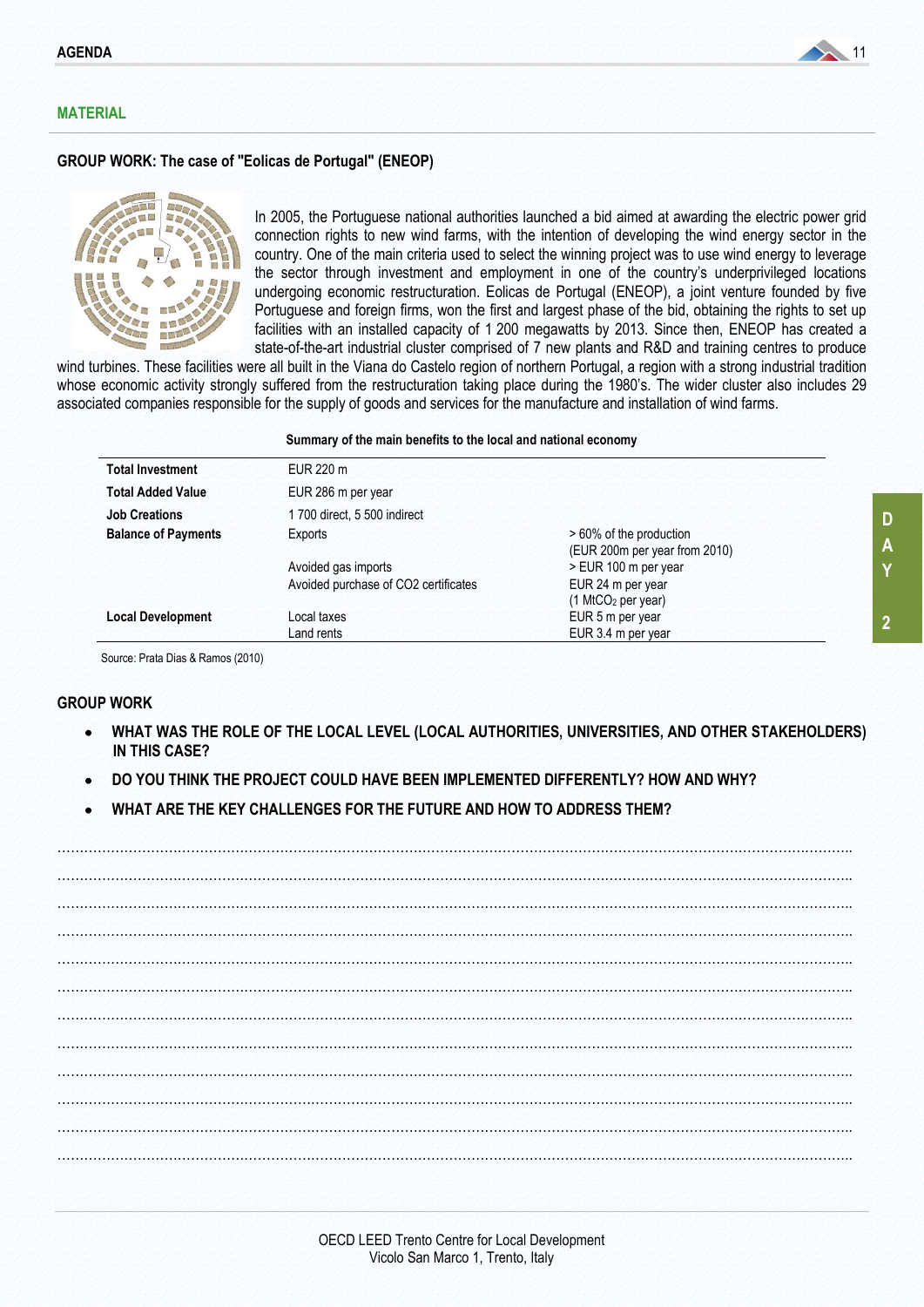

## **Friday 11 June, 2010**

| 9.30-11.00  | <b>STIMULATING GREEN DEMAND</b>                                                                                                                                                                                                                                                                                                                                                                                                                                                                                                                      |
|-------------|------------------------------------------------------------------------------------------------------------------------------------------------------------------------------------------------------------------------------------------------------------------------------------------------------------------------------------------------------------------------------------------------------------------------------------------------------------------------------------------------------------------------------------------------------|
|             | Facilitator: Roland Schneider, Senior Policy Adviser, Trade Union Advisory Committee (TUAC) to the OECD                                                                                                                                                                                                                                                                                                                                                                                                                                              |
|             | Stimulating the demand for green products and services can be an important element of local strategies for<br>greening jobs and skills. Several instruments are being experimented with by national and local authorities. Taxing<br>products with high environmental footprints, creating green labeling, setting new standards and greening public<br>procurement can lead to the expansion of certain economic sectors and industries. This is bound to impact labour<br>markets locally and should therefore be given appropriate consideration. |
|             | <b>Contributions</b> by <i>Liazzat Rabbiosi</i> and <i>Isabella Marras</i> , Sustainable Consumption and Production Branch, Division<br>of Technology, Industry and Economics, United Nations Environment Programme and Martin Gasser, ILO<br><b>International Training Centre</b>                                                                                                                                                                                                                                                                   |
|             | <b>Facilitated discussion</b>                                                                                                                                                                                                                                                                                                                                                                                                                                                                                                                        |
| 11.00-11.30 | Coffee break                                                                                                                                                                                                                                                                                                                                                                                                                                                                                                                                         |
| 11.30-12.30 | <b>PUTTING IT ALL TOGETHER</b>                                                                                                                                                                                                                                                                                                                                                                                                                                                                                                                       |
|             | <b>Facilitator:</b> Cristina Martinez-Fernandez, OECD LEED Programme                                                                                                                                                                                                                                                                                                                                                                                                                                                                                 |
|             |                                                                                                                                                                                                                                                                                                                                                                                                                                                                                                                                                      |
|             | This session will focus on how to put together different policy tools into a coherent strategy aligning short and long<br>term priorities; agreeing on roles and responsibilities of various partners and how to get strategies implemented.                                                                                                                                                                                                                                                                                                         |
|             | <b>Contributions by:</b>                                                                                                                                                                                                                                                                                                                                                                                                                                                                                                                             |
|             | Graham Larcombe, Director, Strategic Economics, Australia<br>۰                                                                                                                                                                                                                                                                                                                                                                                                                                                                                       |
|             | Michael Förschner, Senior Expert, Centre for Social Innovation (ZSI), Vienna, Austria and Alois<br>۰<br>Deutschmann, Chief Executive Officer, move-ment Personal- und Unternehmensberatung GmbH, Austria                                                                                                                                                                                                                                                                                                                                             |
|             | <b>Facilitated discussion</b>                                                                                                                                                                                                                                                                                                                                                                                                                                                                                                                        |
| 12.30-13.00 | <b>Learning points</b>                                                                                                                                                                                                                                                                                                                                                                                                                                                                                                                               |
|             | Participants to reflect on the lessons that can be used for their work back home                                                                                                                                                                                                                                                                                                                                                                                                                                                                     |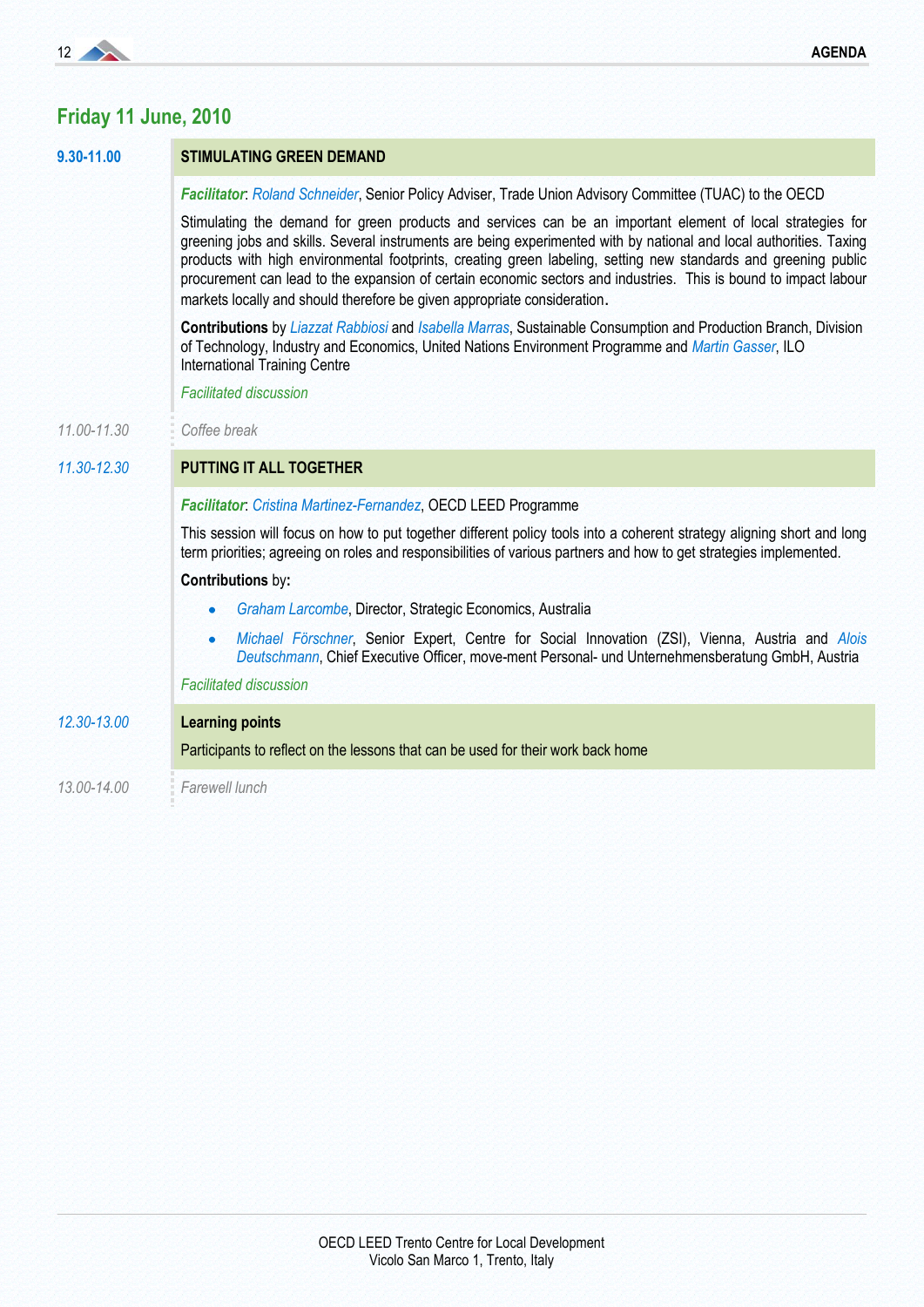| <b>AGENDA</b> | 13 |
|---------------|----|
|               |    |
| <b>NOTES</b>  |    |
|               |    |
|               |    |
|               |    |
|               |    |
|               |    |
|               |    |
|               |    |
|               |    |
|               |    |
|               |    |
|               |    |
|               |    |
|               |    |
|               |    |
|               |    |
|               |    |
|               |    |
|               |    |
|               |    |
|               |    |
|               |    |
|               |    |
|               |    |
|               |    |
|               |    |
|               |    |
|               |    |
|               |    |
|               |    |
|               |    |
|               |    |
|               |    |
|               |    |
|               |    |
|               |    |
|               |    |

**D A Y**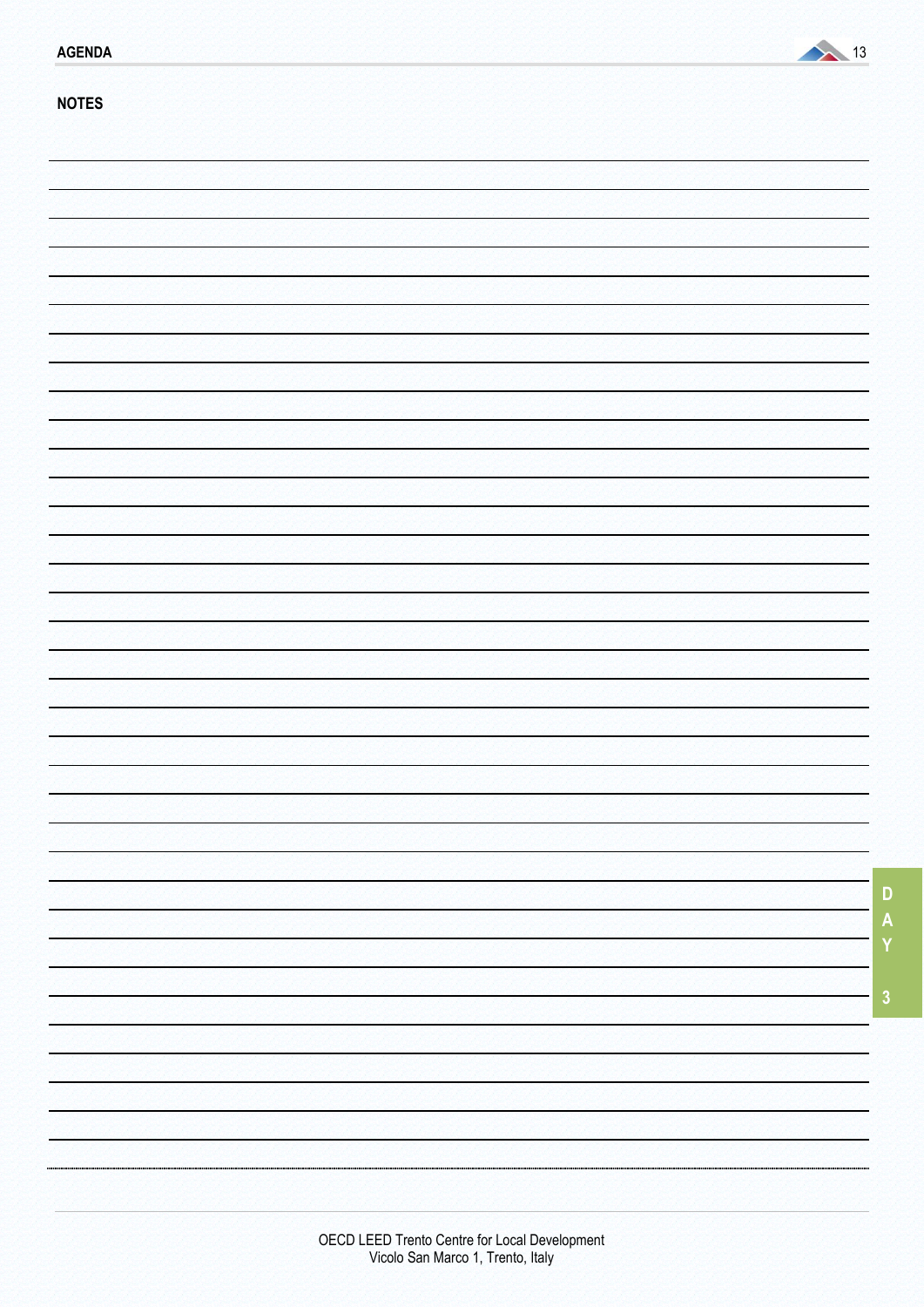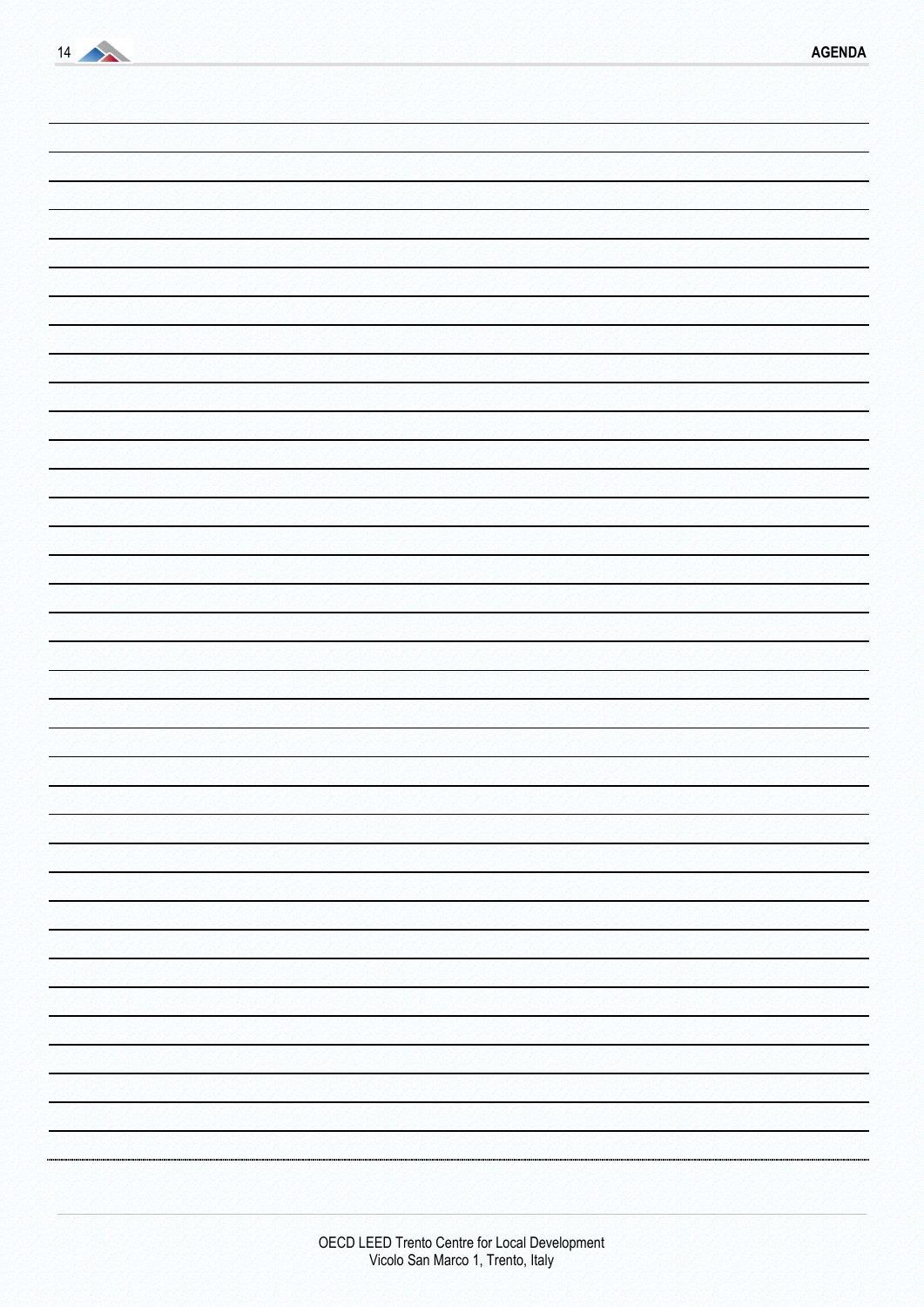![](_page_14_Picture_1.jpeg)